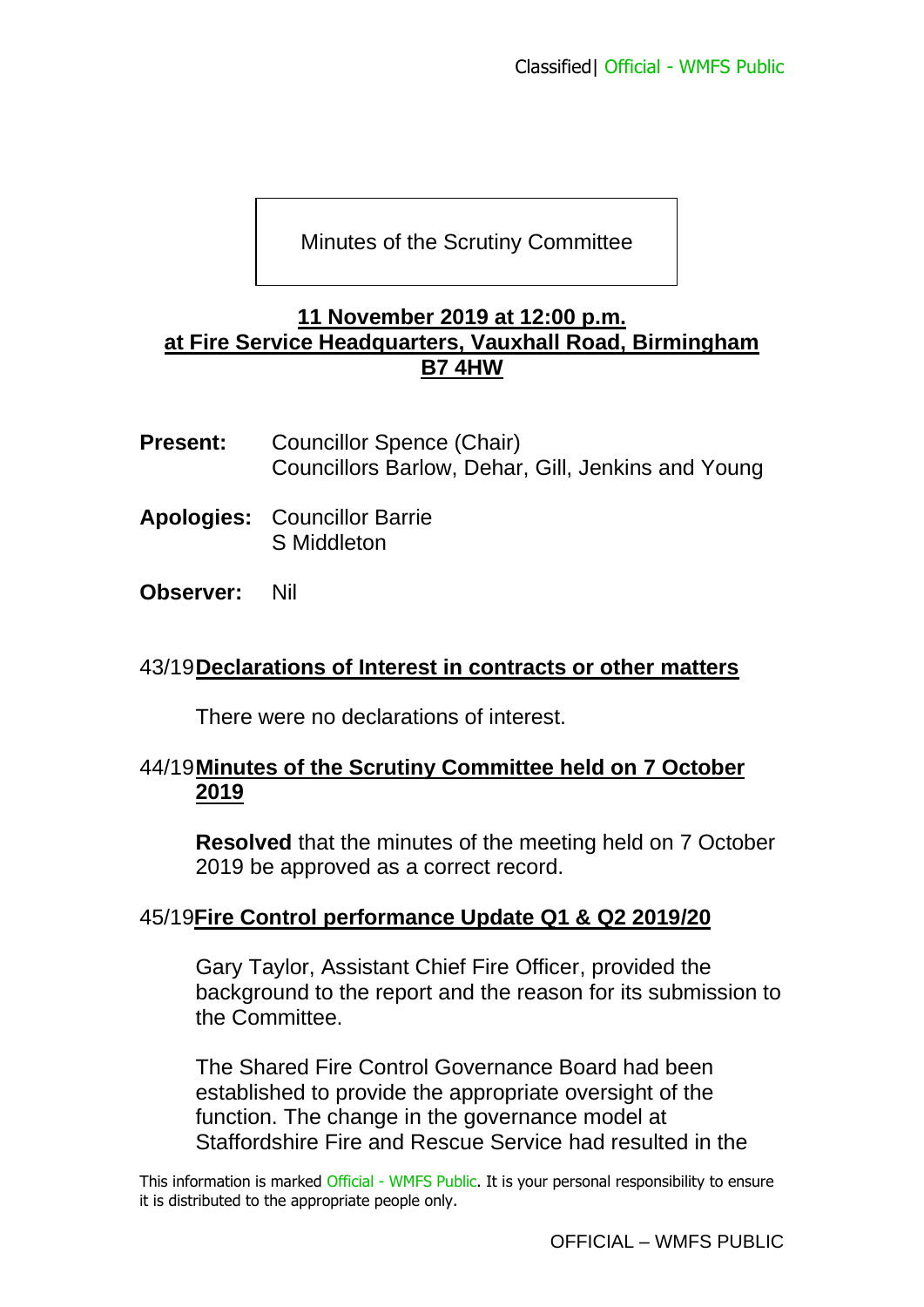decision to disestablish the Board. It had been agreed that a six-monthly update would be provided to the Authority, via the Scrutiny Committee, to ensure that appropriate oversight was maintained.

It was noted that the update would be provided on a sixmonthly basis initially and then on an annual basis from 2020/21 onwards.

Simon Barry, Strategic Enabler for Command Delivery, Fire Control and Workforce Planning, provided an overview of the report.

Staffordshire and West Midlands Fire Control had received 37,175 emergency calls between 1 April and 30 September 2019. 26,496 calls had been received for the West Midlands, and 10,679 calls had been received for Staffordshire. This equated to a split of 71% to 29%. The split in the number of calls mirrored the financial arrangements of the Fire Control function which were 70% West Midlands Fire Service, and 30% Staffordshire Fire and Rescue Service. It was noted that the level of calls received compared to the number of calls mobilised to had remained consistent reflecting the continuing approach to call challenge.

A key performance measure for Fire Control was the length of time from answering a 999 call to mobilising resources to the incident for category one (life and property) incidents. The target was 80 seconds. Performance for the six-month period was an average call handling time of 78 seconds.

It was noted that Fire Control had used to be quite restricted due to mobilising to incidents based on pre-determined levels of attendance. However, this could lead to too much or too little resources being sent to an incident. Dynamic mobilising helped to reduce this situation occurring by supporting and enabling the skills and experience of Fire Control in increasing or decreasing the resources mobilised, aided by solutions such as 999eye. Fire Control had dynamically amended the initial level of response on 1486 occasions during quarters one and two.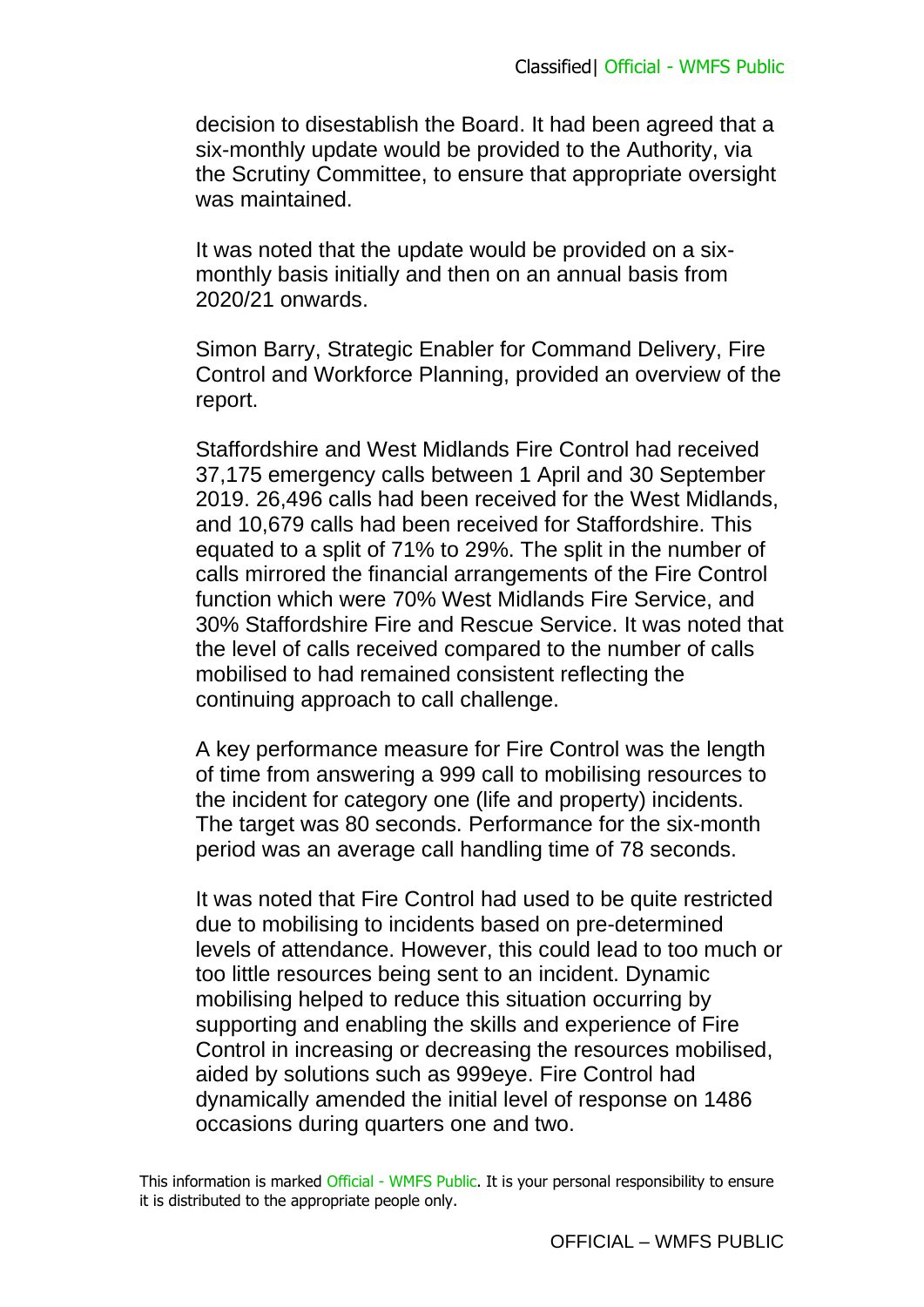999eye had been used almost 3000 times year to date. This increased use ensured that Fire Control were gathering and using the data that was available.

Increasing levels of sickness absence had been experienced, mainly linked to long term sickness which accounted for 71% of all sickness. This was particularly felt within Fire Control due to the relatively small number of staff.

In recognition of the higher levels of long-term sickness, and that there was an agreed budget with Staffordshire Fire and Rescue Service, an additional three individuals had been recruited as part of the latest recruitment campaign. The additional three individuals would not be putting extra pressures on the budget as it was known that three existing members of staff were due to leave. The recruitment of the individuals allowed Fire Control to build a buffer in place.

Work continued with the Command and Control supplier, Capita, regarding the upgrade of the Vision 3 system to Vision 4. Due to a number of issues identified as part of end user testing, the planned go live in November had been delayed until January 2020. This had followed an agreement that the system would not go live whilst significant issues remained unresolved. Capita were providing a responsive service and working closely with the Service. Implementation was getting closer and the Service was confident that there would be no issues when the system would go live.

The Emergency Services Mobile Communications Programme (ESMCP) was a national programme to replace the current emergency services network. It was noted that the programme had been beset by delays and a lack of clarity. The Service remained plugged into this work but it still remained unclear of when it would be implemented or what it would actually comprise. A corporate risk and separate project were in place for this workstream.

In answer to Members' questions, the following points were raised: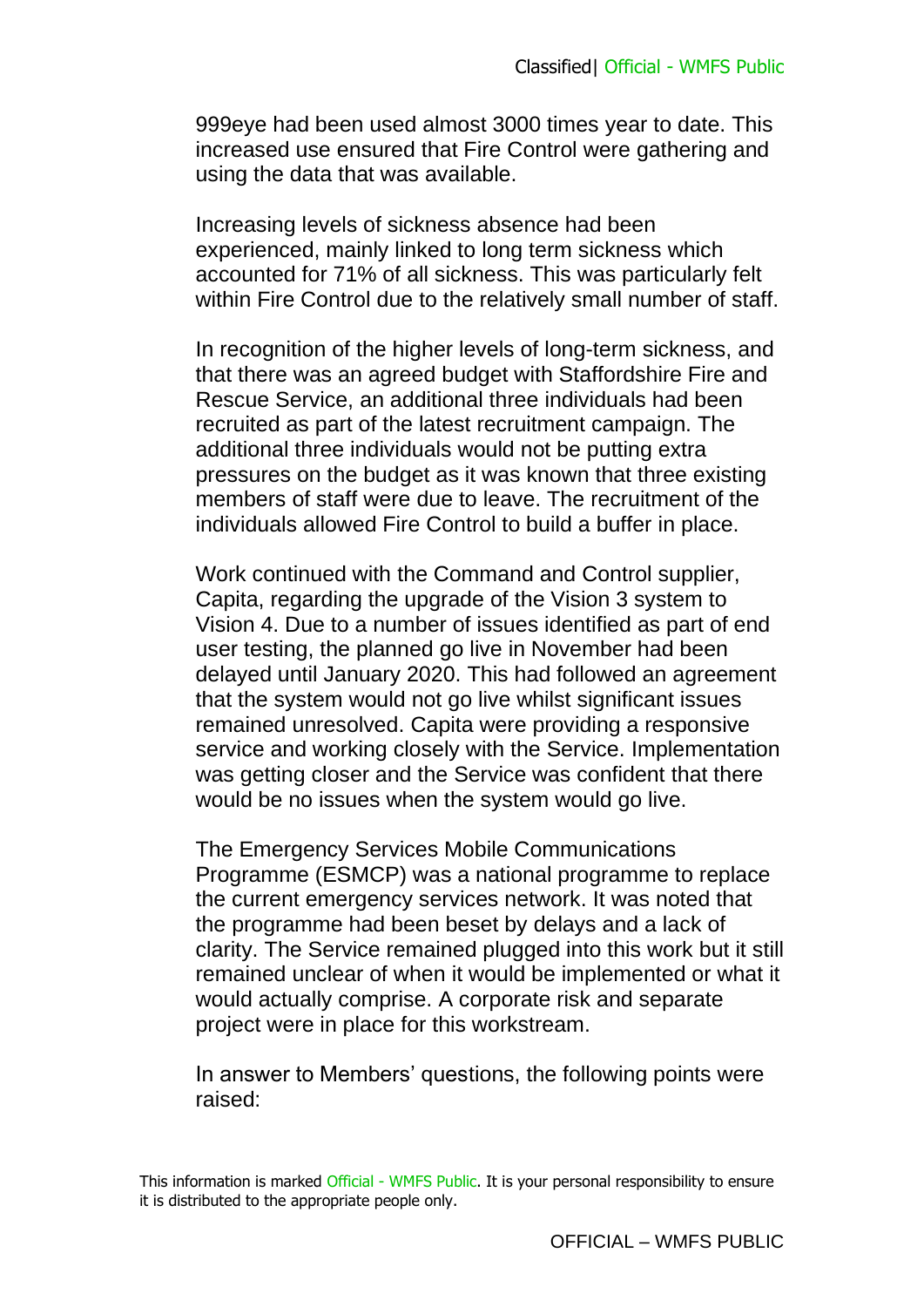- In relation to a question regarding how attendance times were calculated:
- Attendance times were calculated from the time that Fire Control mobilised a resource. The attendance times did not include call handling times. However, it was important to consider how these contributed to survivability.
- The attendance times were calculated in accordance with the Dear Chief Officer Letter guidance which recommended that times be calculated from the time that resources were informed. It was acknowledged that there were differing views regarding the guidance and the way of calculating / recording attendance times.
- All call handling and response times were reported to the Home Office. The Service had taken the conscious decision to break the response times down into the different elements such as call handling, mobilising and responding as this enabled Officers to work on reducing the times accordingly.
- It was noted that there were elements that impacted upon attendance times that were outside of the Service's control such as call handling by the operator.
- In relation to a question regarding sickness absence and stress related illnesses:
- A sickness absence lasting for 28 days or more was classed as long-term sickness. The cause in some cases was identified as stress. However, this was recorded under a general category of sickness. Work was currently being undertaken regarding this, to explore the subject in more detail, and to ensure that the appropriate mechanisms were in place to support mental health and wellbeing.
- Following a request by Members, it was agreed that information would be provided at the next meeting of the Committee on the work undertaken to explore the subject of stress related illnesses in more detail, and to ensure the appropriate mechanisms were in place to support mental health and wellbeing.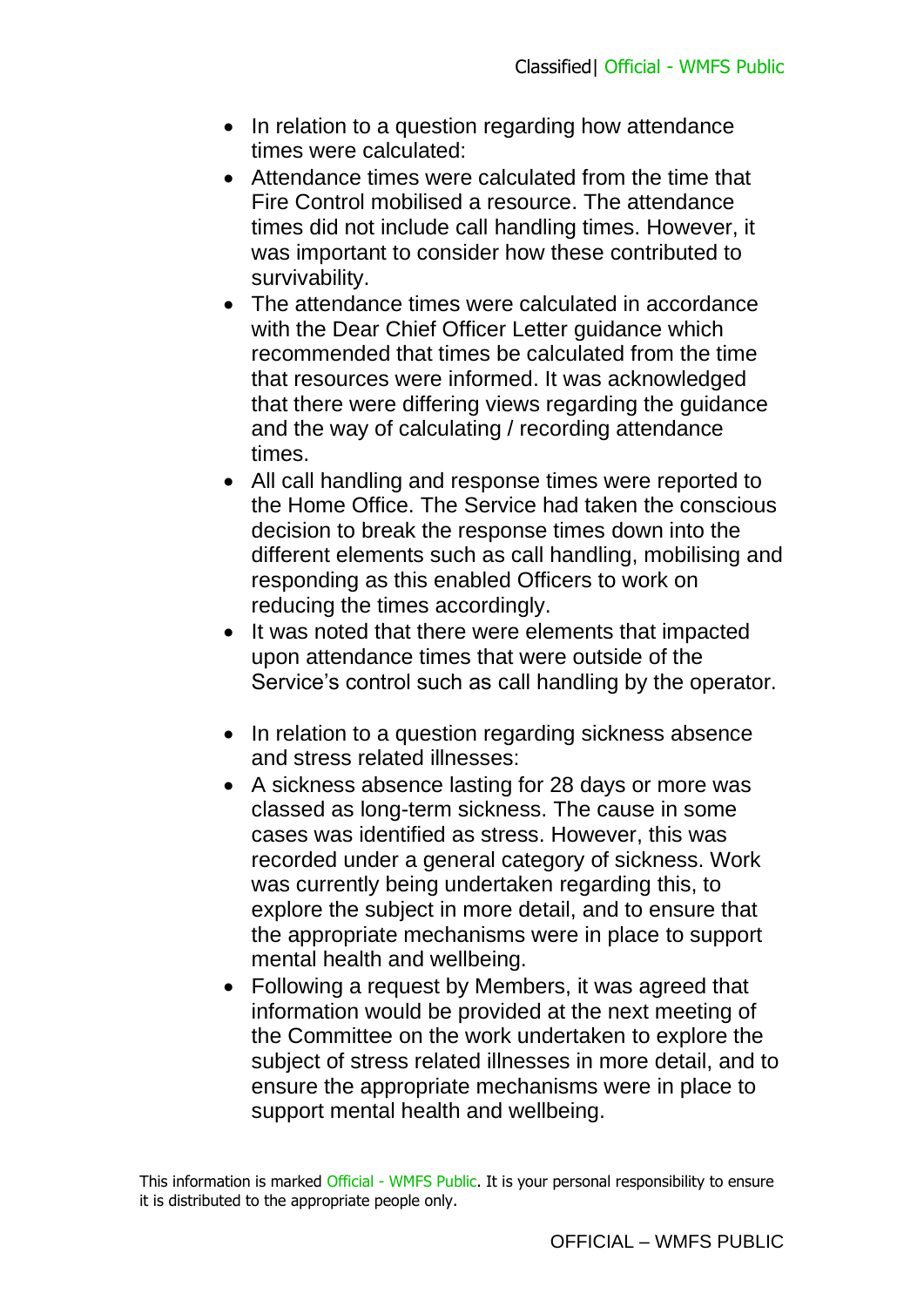- Sickness added additional pressures to Fire Control. A review of staffing within Fire Control had been undertaken three years ago. The review had examined what levels of staffing were required and when. This had resulted in optimum crewing levels (OCL) being introduced, which was a very lean staffing model. The OCL were based on an assumption that a certain number of staff would be on duty. However, sickness levels meant that sometimes the OCL was not met (the OCL was met approximately 80% of the time). This built in additional pressures for Fire Control.
- Officers pro-actively planned to ensure that a shift would not start below OCL. A number of measures had been put in place which included bringing in additional Fire Control staff, utilising members of the day team, putting in place Flexible Duty Officer support, and utilising members of staff from other areas of the Service who had Fire Control experience.
- In relation to a question regarding Fire Control recruitment:
- The latest recruitment campaign had attracted a high level of interest from individuals from Black and Minority Ethnic (BME) communities. However, the level of interest had not resulted in any BME individuals being shortlisted. It was noted that, via Thinkology, the recruitment adverts were very targeted to reach particular communities, and this had generated a lot of expressions of interest. However, expressions of interest were not being converted into applications. It was evident that individuals were deselecting themselves from the application process and there was a need to understand why.
- It was noted that Fire Control was slightly different to the rest of the organisation in that BME and white males were under-represented.
- Following a request by Members, it was agreed that further information would be provided at the next meeting of the Committee on Fire Control recruitment and the approach used by the Service to recruit people from under-represented groups.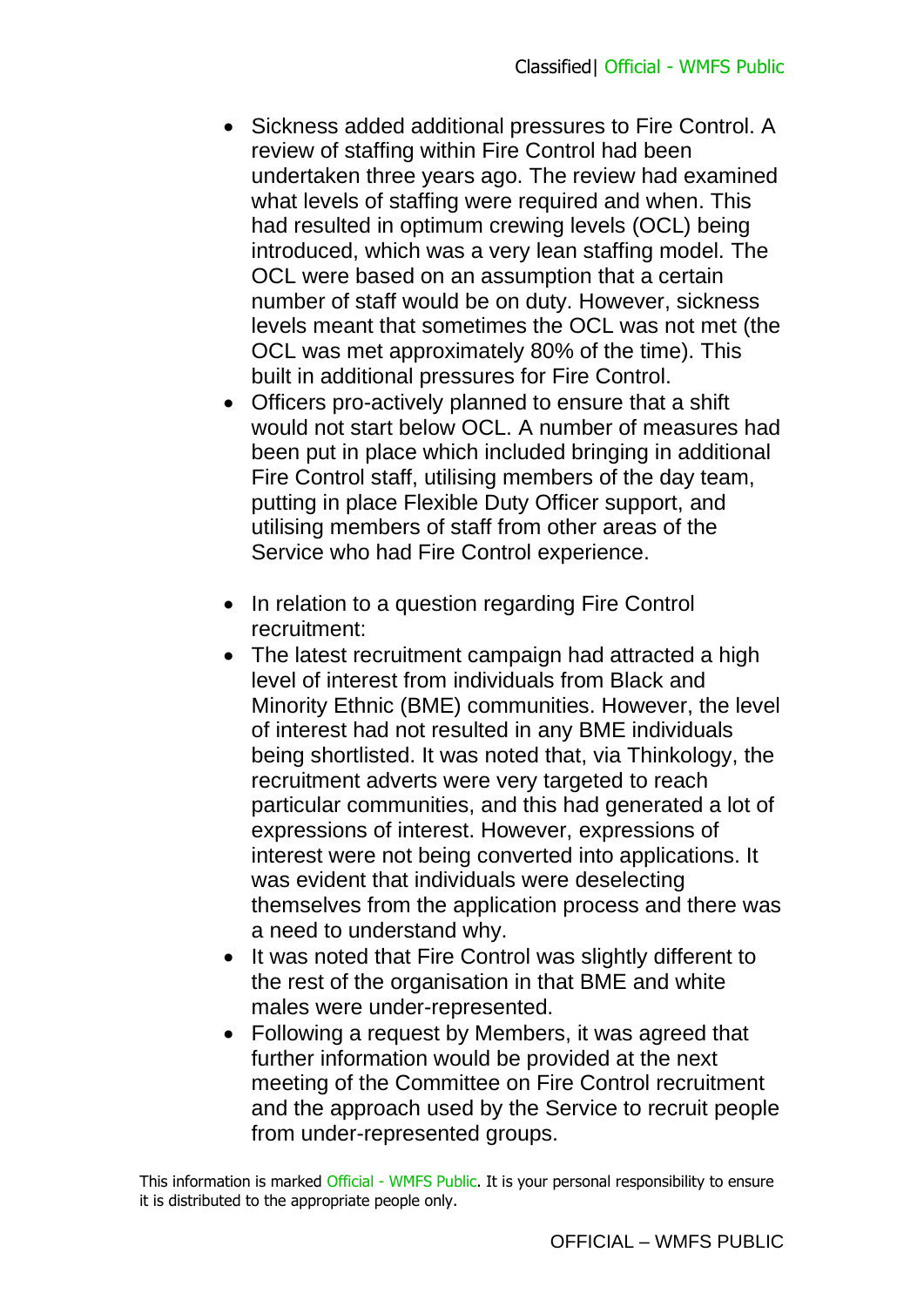• It was confirmed that the Service was no longer using a recruitment agency to recruit individuals for positions in Fire Control. However, due to the number of staff, some were employed on temporary contracts.

It was agreed that:

- Information on the work undertaken to explore the subject of stress related illnesses in more detail, and to ensure the appropriate mechanisms were in place to support mental health and wellbeing would be provided to Members at the next meeting of the Committee.
- Further information on Fire Control recruitment and the approach used by the Service to recruit people from under-represented groups would be provided to Members at the next meeting of the Committee.

# 46/19**Diversity, Inclusion, Cohesion, Equality Update**

Jo Simmonds, People Support Manager, People Support Services, provided an overview Diversity, Inclusion, Cohesion, Equality (DICE) Update:

In conjunction with the Service's Staff Engagement Groups, the DICE team hosted an Inclusion and Development day for staff in June 2019. The event focussed on raising the profile of the staff engagement groups and included a range of speakers covering a variety of topics such as mental health and wellbeing, positive action and recruitment, a transgender case study, and awareness of organ donation specifically within the African Caribbean community. Further events would be held in the future.

The Buddy Scheme was launched in July 2019 and it featured an emphasis around new entrants. Trained buddies were now in place with a view to increase the number of buddies going forward.

The draft DICE Report 2020-2023 had been developed. The report celebrated the success experienced over the last few years and looked forward, including the DICE Objectives for

This information is marked Official - WMFS Public. It is your personal responsibility to ensure it is distributed to the appropriate people only.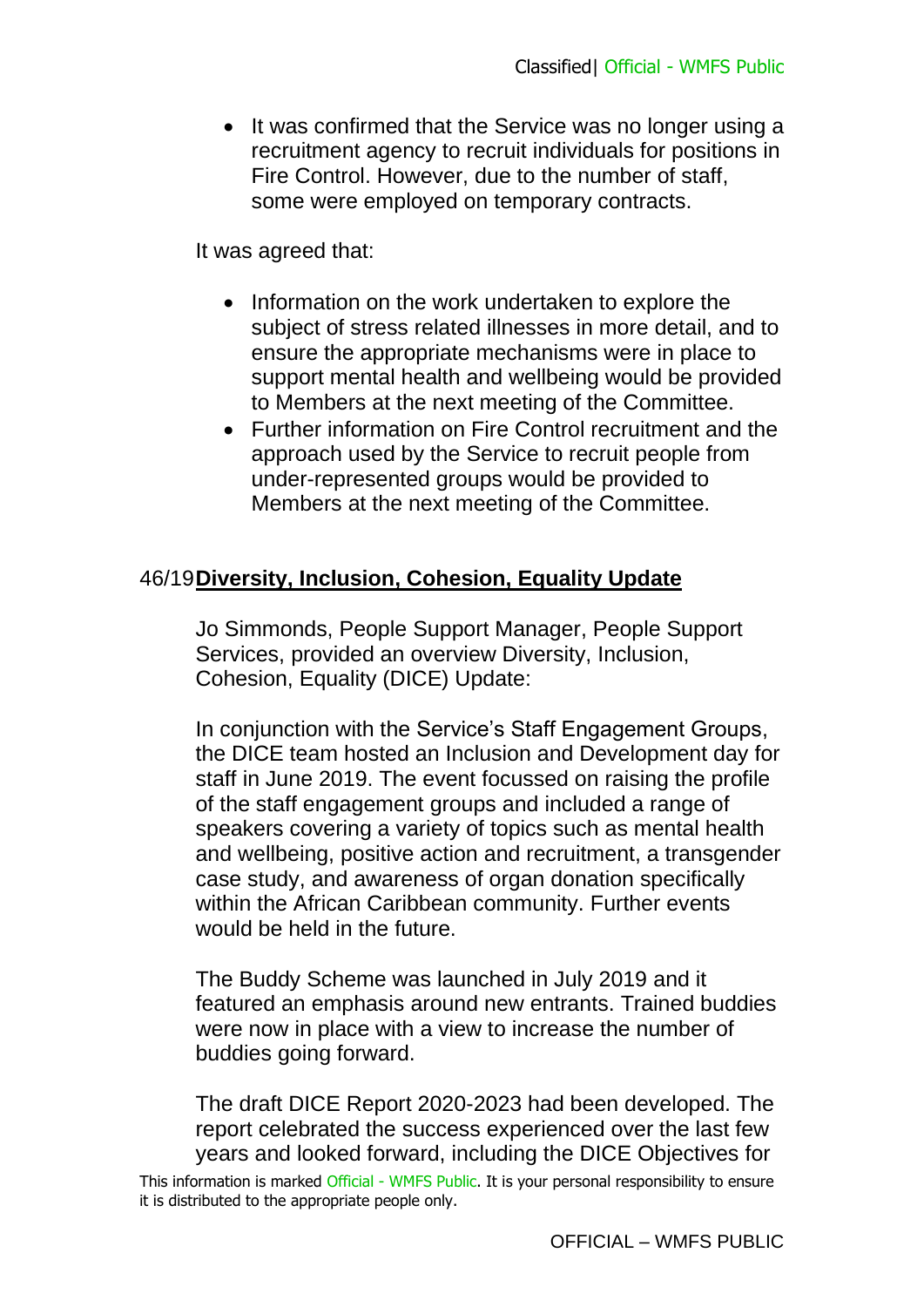2020-2023 which had been developed in consultation with departments and functions across the Service. The DICE Objectives included reducing the gender pay gap, a refresh of the Service's core values, and the continuation of positive action.

Sections five and six of the report provided a snapshot of the activities carried out by the Service including the work of the Service's specialist deaf team, the prevention team, the complex needs officer team, and the hosting of a Stonewall event.

Section seven provided a profile of the workforce. It was noted that 10% of uniformed staff were female which represented an improvement compared to past performance.

There had been a total of five grievances lodged during the reporting period of January to June 2019. All five were related to working practices. There had been 10 discipline cases. Five cases had been investigated under gross misconduct and five cases had been investigated under misconduct. At the time of the report, four cases had progressed to a hearing, the outcomes of which were final written warnings in all four cases.

No trends in relation to the protected characteristics had been identified regarding the grievances or discipline cases.

It was noted that the Service intended to carry out a benchmarking exercise in the future to compare the grievance and discipline data to that of other Metropolitan Fire and Rescue Services. The outcomes of which would be reported to the Committee via a future DICE Update report.

Since April 2019, the Service had employed 32 new entrant firefighters, of which, 14 (44%) were women and five (16%) were from BME communities. It was noted that there remained work to be done particularly with regard to recruiting individuals from BME communities. As a result, the Service continued to carry out pre-recruitment activities. A BME pre-recruitment programme commenced in August following further targeted advertising by Thinkology.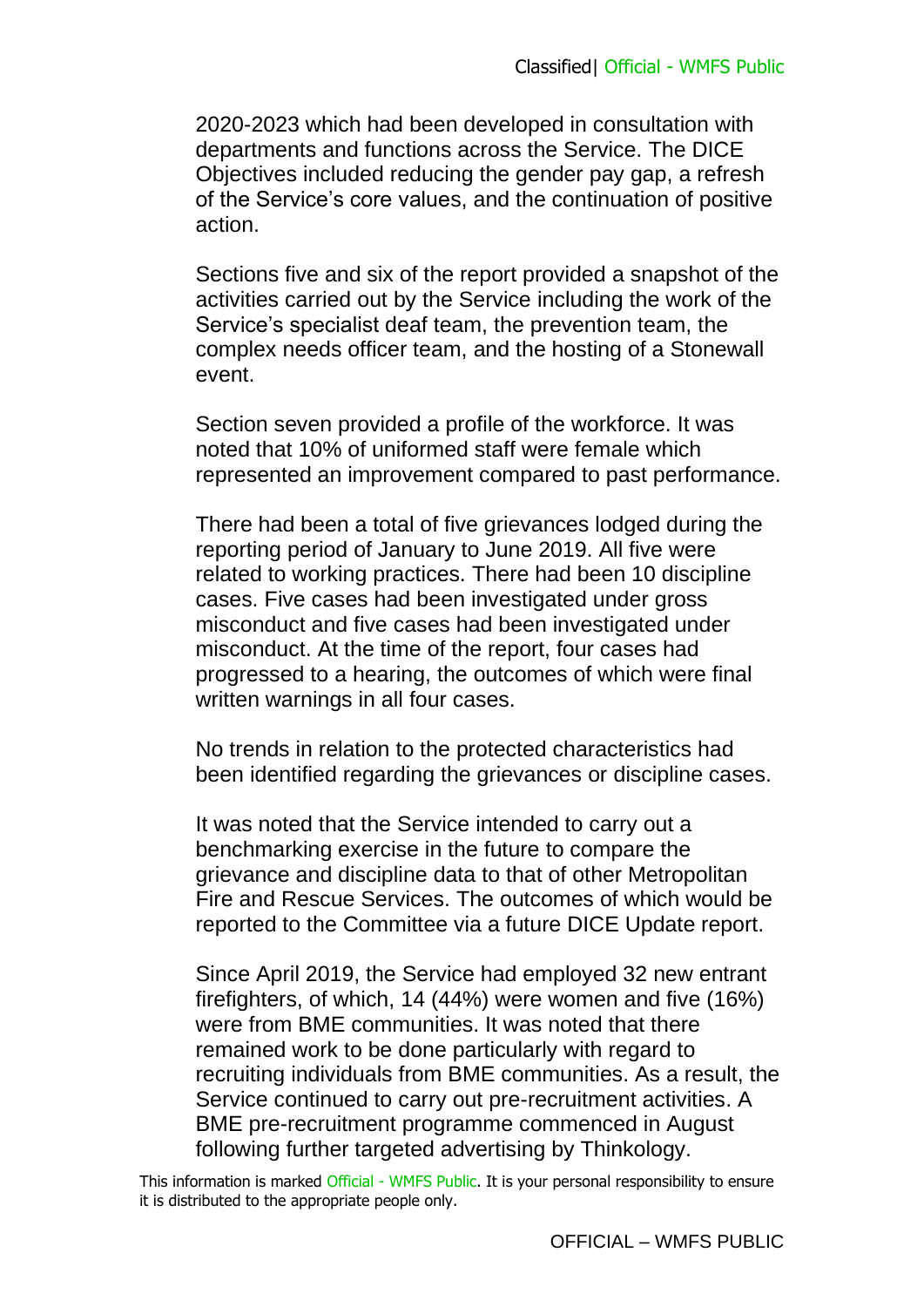Approximately 40 people attended the initial open evening with 20 individuals registering their interest. 12 people committed to the six-week programme which started in September.

The female development sessions were being implemented with the first workshop being held in June 2019. The session was well attended by women from across the Service and topics covered included progression and development, confidence building, coaching and the benefits of volunteering.

In answer to Members' questions, the following points were raised:

- Members of the specialist deaf team were able to use sign language. The team did attend school events etc but generally attended referrals involving people with a hearing impairment / deafness.
- The Stonewall event held in September was for organisations committed to supporting Lesbian, Gay, Bisexual, Transgender (LGBT) employees and providing a fully inclusive environment using appropriately trained non-LGBT champions.

## 47/19**An Analysis of Progress of Quarterly Performance against 'Our Plan' – Quarter Two 2019/20**

Gary Taylor, Assistant Chief Fire Officer, provided an overview of the report:

PI 1 'The risk-based attendance standard', the median attendance time to high risk (category one incidents) was 4 minutes 38 seconds, a one second improvement compared to quarter one. The Service continued to overperform for category two, three and four incident types, with all three median attendance times well within the respective targets. However, it was important to note that attendance times for category two and three incidents had increased by 12 seconds each, and a small increase had been observed for category four incidents. The Service Delivery Model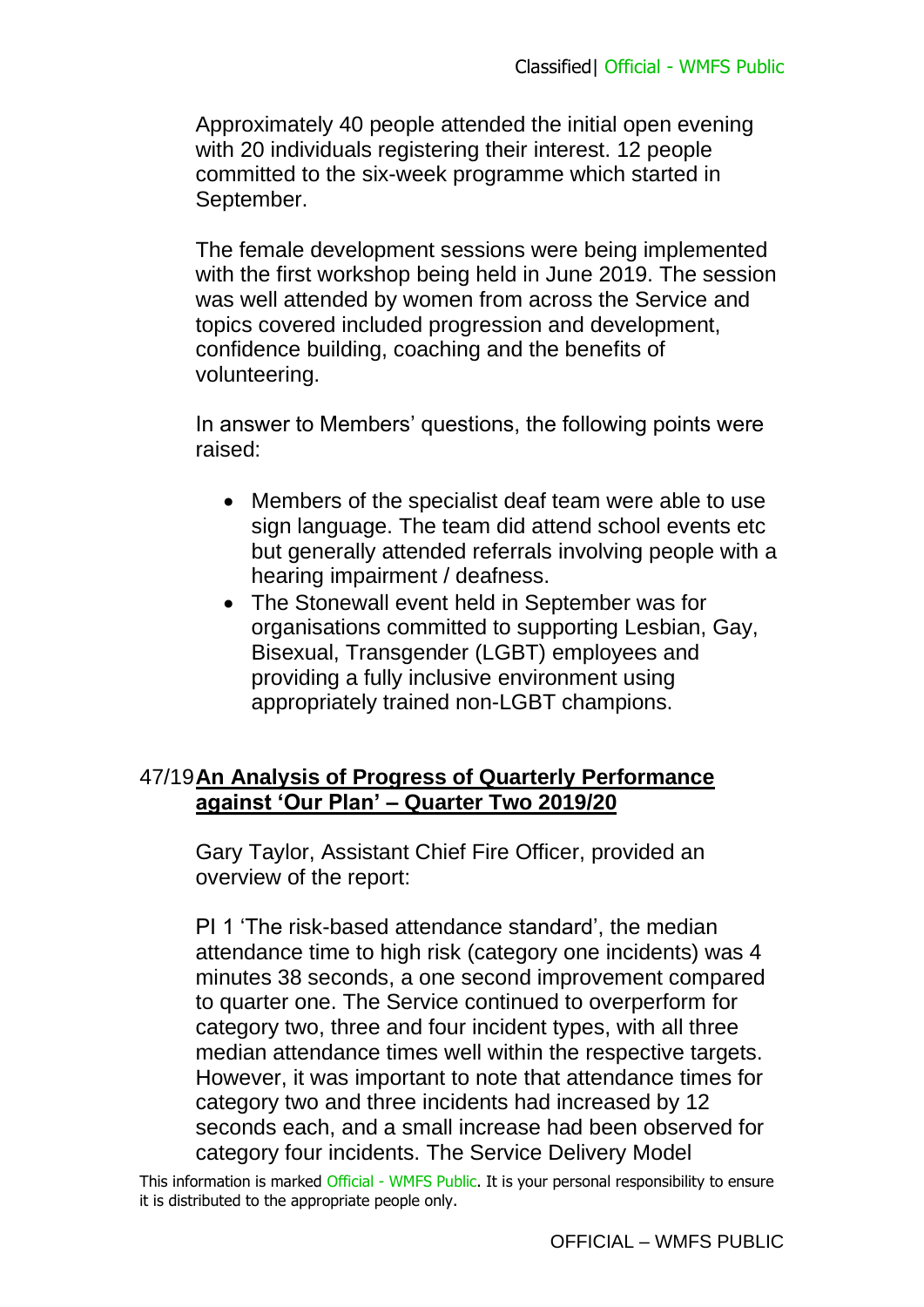continued to protect the PRLs ensuring their availability to attend category one incidents, and some flexibility remained within the lower risk categories of incident.

PI 2 'The number of accidental dwelling fires', there had been 824 incidents year to date, 4% above target but within the tolerance levels.

PI 3 'Injuries from accidental fires in dwellings', there had been 17 injuries during quarter two, 37 injuries year to date. Performance was 56.5% above target and 35.4% above the three-year average.

It was noted that the number of injuries would normally correlate with the number of incidents. However, an increase in the number of injuries had been observed which did not correlate with the number of incidents. The increase had been observed over two quarters so could not be attributed to a spike in the numbers, nor could the figures be affected by a single incident. Serious Incident Reviews had discovered no significant issues or factors. As a result, performance would continue to be monitored.

PI 4 'The number of deaths from accidental dwelling fires', there had been seven fatalities year to date. No spikes had been observed. Established reasons and trends continued.

PI 5 'The percentage of Safe and Well visits referred by our partners', performance was 31.7% year to date, below the target of 40%. The revision of the strategy and engagement with partners had resulted in a reduction in the number referrals from partners. Members were asked to provide support with regard to this, to help the Service to receive quality referrals.

PI 6 'The number of Safe and Well points achieved by the Brigade', 121,244 points had been achieved year to date, 8596 below the target. It was noted that the Safe and Well visits and points accrued via the Tymly system were not included within the figures. If they were to be added, the total figure would be closer to the target.

This information is marked Official - WMFS Public. It is your personal responsibility to ensure it is distributed to the appropriate people only.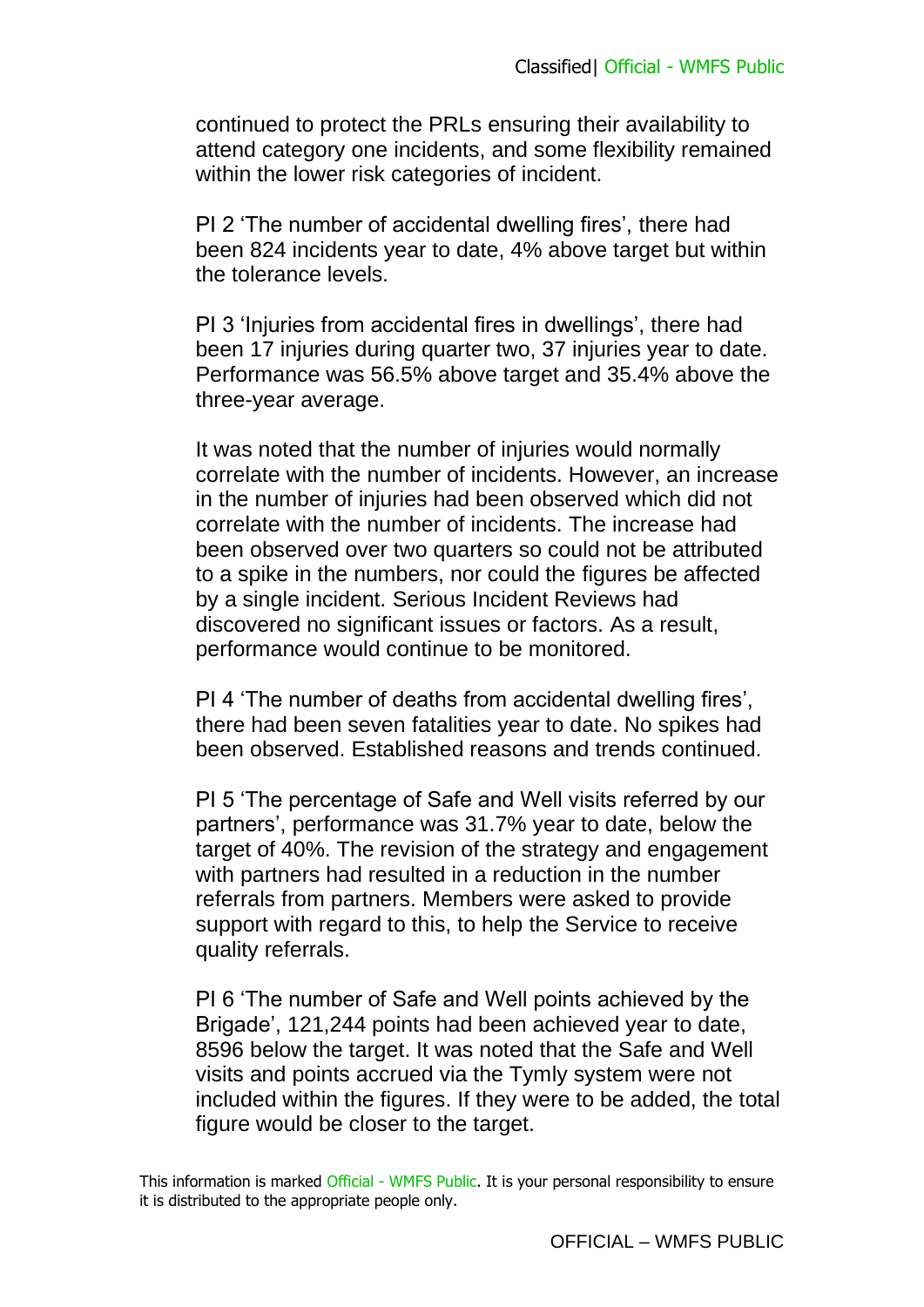PI 7 'The number of people killed or seriously injured in road traffic collisions', no data had been received for quarter two and only provisional data had been provided up to 30 June 2019.

The latest figures indicated a small reduction in the number of people killed or seriously injured. However, the figures remained a lot higher than those killed or seriously injured due to fire. A different profile had been observed with an increase in the number of pedestrians killed or seriously injured. The Service would work on raising awareness via social media and other platforms.

The Service continued to work with the West Midlands Combined Authority and road safety teams across the region.

The suite of performance indicators for deliberate fires, PI 8 'The number of deliberate fires in dwellings', PI 9 'The number of deliberate fires in non-domestic premises', PI 10 'The number of deliberate vehicle fires', and PI 11 'The number of deliberate rubbish fires', were all within their respective tolerance levels, with the exception of PI 12 'The number of deliberate fires in derelict buildings', which was 32.2% above target. It was noted that two derelict sites had been targeted a number of times, impacting upon the figures. The Service was working with local teams to secure both premises.

PI 13 'The number of accidental fires in non-domestic premises', there had been 234 incidents year to date which was 11.9% over target but within the tolerance levels.

PI 14 'The number of false alarm calls due to fire alarm equipment in dwellings and non-domestic premises', there had been 3071 incidents year to date which was above the target but within the tolerance levels.

Jo Simmonds, People Support Manager, People Support Services, provided an overview of the People Support Services and Safety, Health and Environment performance indicators: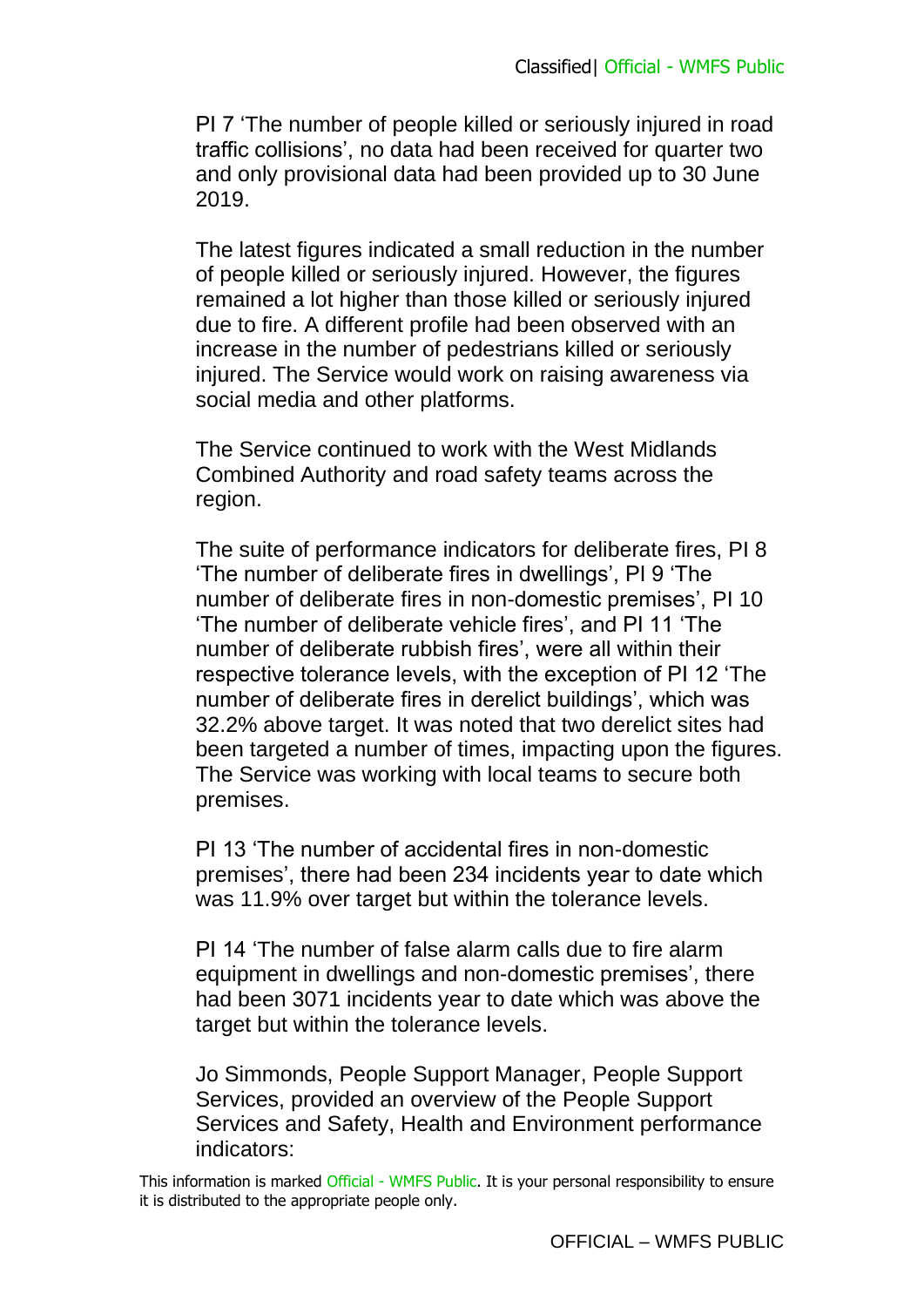PI 17 'The percentage of all staff from BME communities', performance was 11.7%, below the target of 12.5% and below the lower tolerance level. It was noted that a concentrated effort was being taken to improve performance.

PI 18 'The average number of working days / shifts lost due to sickness – all staff', an average of 1.74 working days / shifts per person were lost due to sickness during quarter two, below target and below the lower tolerance level.

An average of 3.8 working days / shifts per person were lost due to sickness year to date, above the target of 3.4 days.

Work was ongoing regarding the delivery of attendance management workshops to staff which would include guidance on the requirements for recording sickness absence and return to work information.

PI 21 'The total number of injuries', 47 injuries were reported during quarter two. 89 injuries had been reported year to date, above the target of 63, and above the upper tolerance level. A full breakdown of the injuries by type was provided in the report. The three main types of injury sustained during quarter two were burns / reddening during hot fire training, manual handling injuries, and slips, trips and falls.

Near hit reporting had decreased by 38% during quarters one and two. Reports of violence had decreased by 32% during the same period.

PI 22 'The total number of RIDDOR injuries', there had been six RIDDOR reports during quarter two, and 11 reports year to date. Performance was above target and above the upper tolerance level. None of the reports had been incident related and none had been followed up by the Health and Safety Executive.

In answer to Members' questions, the following points were raised: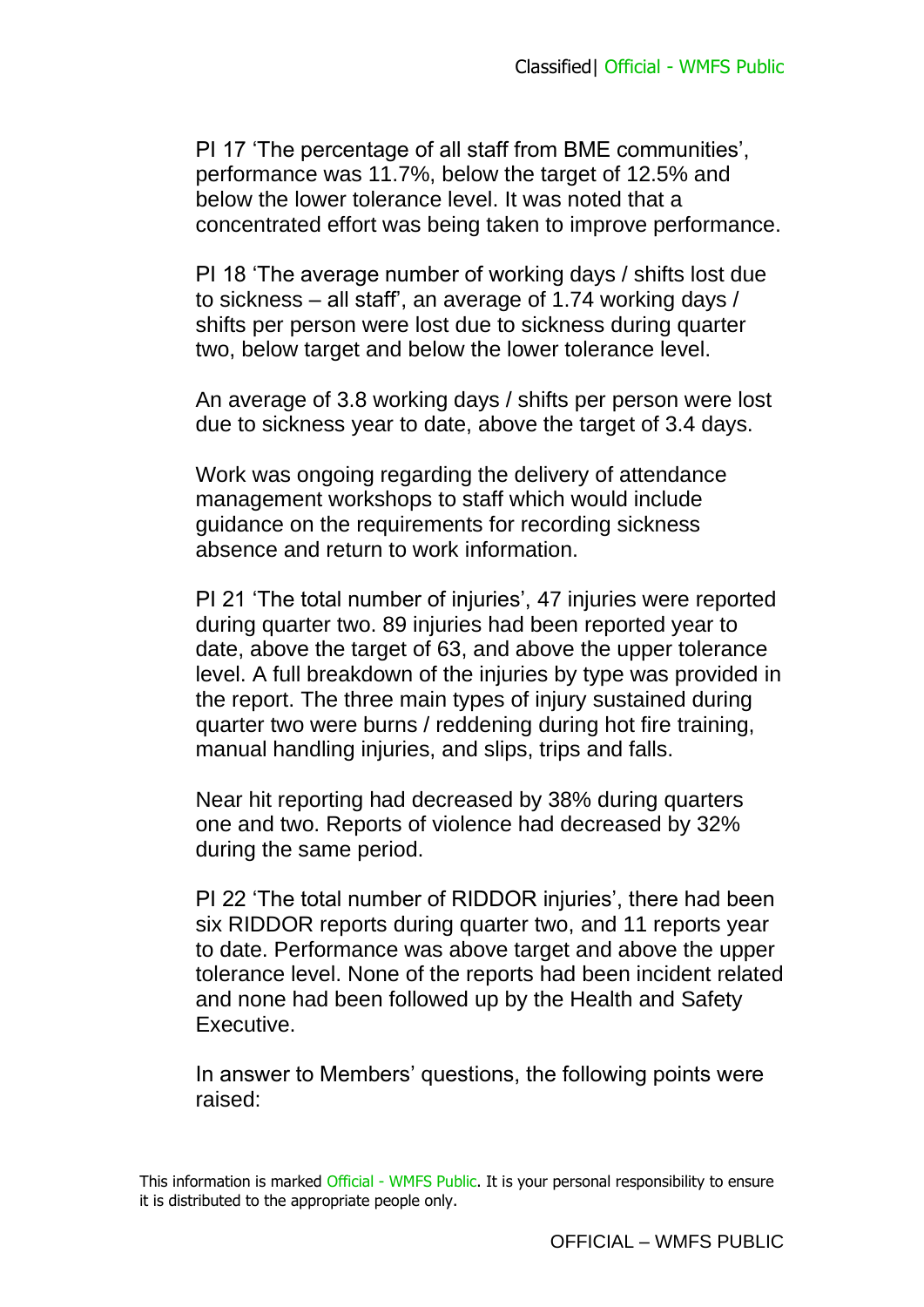- In relation to a question if there had been any water related fatalities this year:
- It was agreed that information on the number and type of water related incidents and the number of fatalities would be provided at the next meeting of the Committee. Information would also be provided on the Service's approach to water safety and the prevention of such incidents.
- The National Fire Chief's Council (NFCC) had a dedicated water safety and prevention section which had developed a water safety strategy and action plan.
- Nationally, the number of water related incidents had increased. It was noted that more operational discretion was being applied at these types of incidents due to their nature. The NFCC were leading on a project to determine if there should be a national policy regarding sub-surface and water related incidents.
- There was no statutory requirement for staff to go subsurface if required, for example to affect a rescue. However, staff could find themselves in such a situation and there was a need to look after staff. Other agencies had specialist dive teams but response times could be an issue. Firefighters could be the first responders on scene and find themselves under pressure to do something but not have the training to do so, potentially putting themselves at risk.
- It was noted that recent activity to highlight awareness to communities regarding a spate of deliberate fires involving wheelie bins in the Walsall area had triggered a note into the NFCC which had been circulated nationally as a national issue.
- It was agreed that further information would be provided on the number of injuries, in particular injuries sustained in controlled environments including during training.